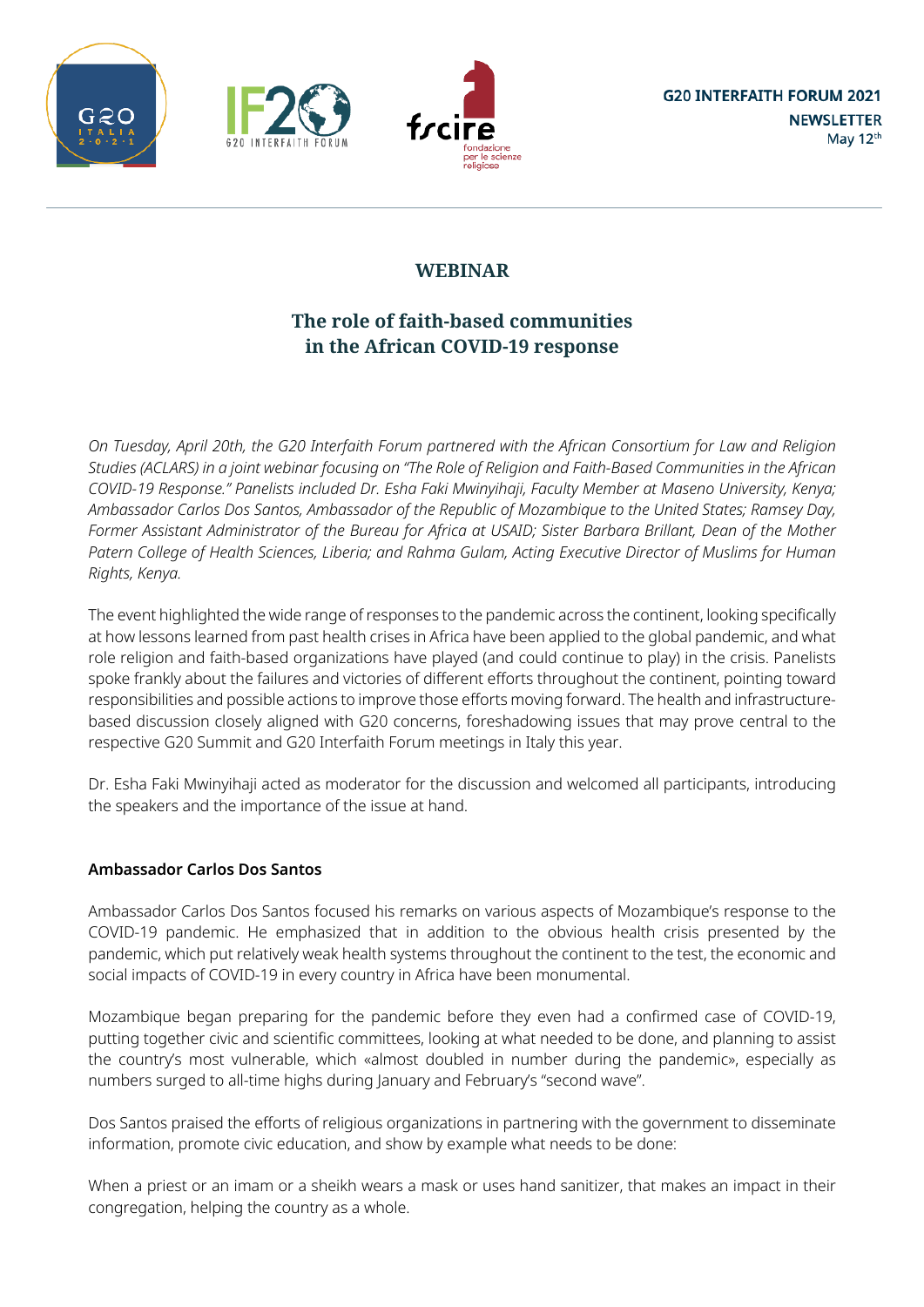





### **Ramsey Day**

Ramsey Day drew on his experiences with USAID during past major health challenges in Africa:

The faith community has not only been critical in the past, but that importance is only increasing. It's no secret that there are major health challenges across the African continent – not just COVID, but also its ripple effects with HIV, malaria, and tuberculosis. People are struggling to get treatment, and we won't be successful in regaining the losses we're experiencing without robust engagement from faith-based organizations.

He emphasized three aspects of faith-based organizations that are critical in every health or humanitarian crisis:

- 1. Access. International donors and large organizations don't often have access to the most vulnerable, while faith-based organizations have existing direct networks on the ground.
- 2. Trust. Many African communities have considerable trauma and little trust toward large government or NGO organizations due to various experiences, whereas institutions in the faith-based community garner almost inherent trust.
- 3. Local Knowledge. International interveners do not have the knowledge and understanding to be truly effective on a local level. Faith-based organizations know their communities well.

### **Sister Barbara Brillant**

Sister Brillant referenced her experiences as the Dean of a college of health sciences, watching the lack of response to the pandemic in the students and staff around her:

Right now, COVID is a totally different story than it was with Ebola. In Liberia, people don't see others dying, so they don't believe it. And if somebody doesn't believe something is a threat, they aren't going to respond.

She spoke of a general lack of precautionary measures in Liberia (which has remained relatively unscathed throughout the crisis), along with a lack of political will with vaccines, postponing rollout and increasing vaccine hesitancy. Based on the attitudes toward the crisis she has seen around her, Sister Brillant predicted that encouraging people to take the vaccine throughout some African nations is going to be a struggle.

### **Rahma Gulam Abbas**

Rahma Gulam Abbas focused her remarks on patterns in society and infrastructure throughout Africa which have exacerbated the crisis in Kenya, one of the countries that has been hit hardest by COVID-19.

She said they were less prepared to respond to healthcare emergencies, with weak healthcare systems and one of the lowest capacities for critical and intensive care in the world. In addition, there has been significant pushback from communities where social and religious gatherings are banned, and the halting of business activities has made the poor even poorer – increasing pushback.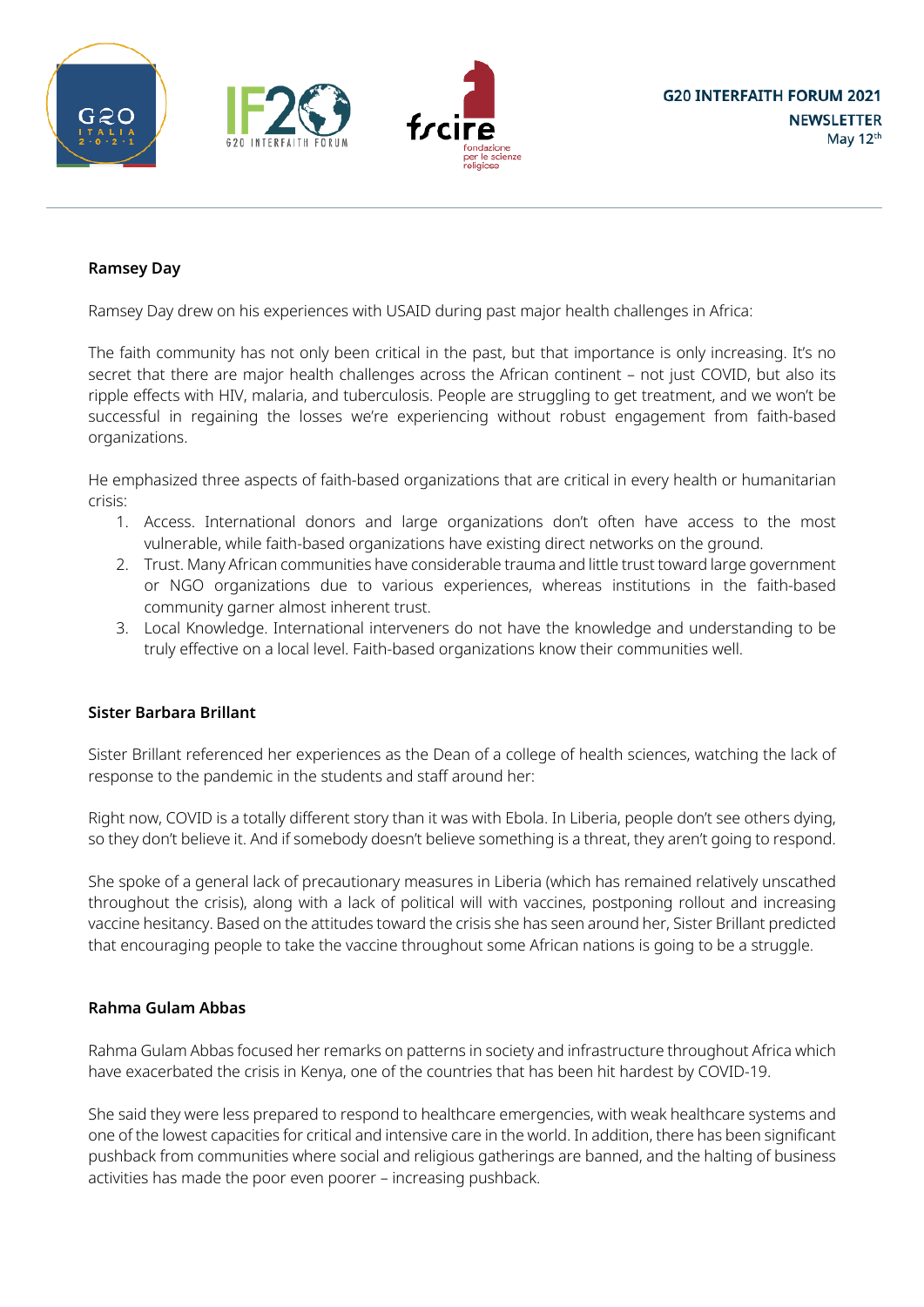





Due to poor infrastructure, many vaccine doses are going to waste during transport, etc. There are huge logistical challenges in keeping things cold, getting two doses done – along with low availability of the vaccine in the first place, which is further complicated by geopolitics and dependance on other countries with larger economies.

She emphasized the need to end the «blame game» currently being perpetrated between religious and political leaders by inviting religious actors to the table and getting their assistance in spreading effective information, tailored for community structures.

### **Moving Forward**

After a short Q&A session looking at different levels of response, relationships between religious actors and governments, and strategies to build trust, a few speakers offered closing remarks.

Ambassador Dos Santos called the frank discussion an «eye-opener», emphasizing the need to continue to collaborate and find ways to contribute to a better future:

I think this pandemic is a test of our humanity, and when it is gone, we will be judged by what we have done to assist the most vulnerable. And religious organizations have been a great example of that.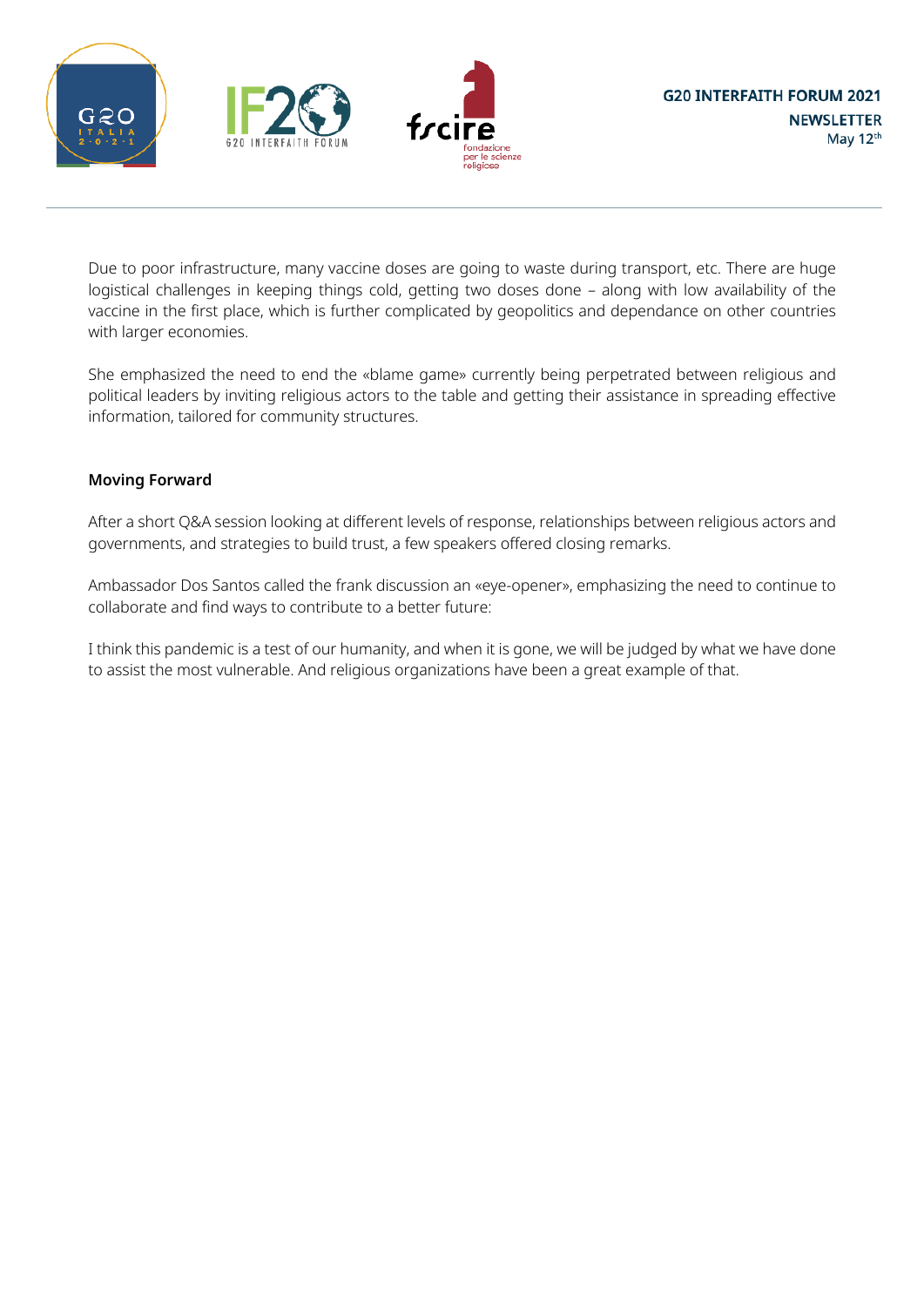





# **The Role of Religion and Faith-Based Communities in COVID-19 Vaccination Efforts in Africa**

*On Tuesday, April 27th, the G20 Interfaith Forum partnered again with the African Consortium for Law and* Religion Studies (ACLARS) to hold a follow-up webinar to last week's event, focusing on "The Role of Religion and *Faith-Based Communities in COVID-19 Vaccination Efforts in Africa." Panelists included Faith N. Kabata, Acting* Dean of the Kenyatta University School of Law in Kenya; Reverend Stephen Anyenda, CEO of the Coast Interfaith *Council of Clerics, Kenya; Deacon Adebayo Anthony Kehinde, Ecumenical Officer of the Church of the Lord Worldwide, Nigeria; Sujatha Kotamraju, National General Secretary of the Hindu Council of Kenya; Hassan Ole Naado, National Chairman of the Supreme Council of Kenya Muslims; and Daleen Raubenheimer-Foot, Technical Advisor for Channels of Hope at World Vision, South Africa.*

This event highlighted the struggles and roadblocks being faced by the vaccination effort in various African countries; the widespread issues with vaccine acceptance and distribution; and the roles religious leaders and communities are playing to both propel and impede vaccination efforts across the continent. The discussion aligned with concerns expressed by the G20 Interfaith Forum in their official recommendations to the G20 last October and built off of the forum's recent webinar on COVID-19 vaccination campaigns, foreshadowing issues that will continue to prove central to the respective G20 Summit and G20 Interfaith Forum meetings in Italy this fall.

Faith N. Kabata acted as moderator and welcomed all participants, introducing the speakers and the importance of the discussion:

«This is a very topical issue. With the widespread loss of life connected to COVID-19, along with its economic and social implications, one would expect vaccine acceptance rates to be high. But when the vaccine arrived, despite expectations, less than 2% of administered vaccines have been in Africa. Why is the acceptance rate so low, and what role can religion and religious leaders play?»

# **Rev. Dr. Stephen Anyenda**

Rev. Anyenda focused his remarks on the reasoning behind vaccine hesitancy that he'd observed in Kenya and the role religious leaders could play in helping the vaccination rate to increase. He explained that when the vaccines arrived in Africa, they arrived with a lot of "noise" – rumors flying on social media that the vaccines were secretly a family planning or population control tool, etc. Due to high levels of trust in religious leaders, they were in an ideal position to promote the vaccine and spread hope to combat the devastation of the pandemic:

«The pulpits and places of worship had to offer an alternative narrative to what was going around on social media. They had to be the first ones to 'step into the water' and take the vaccine».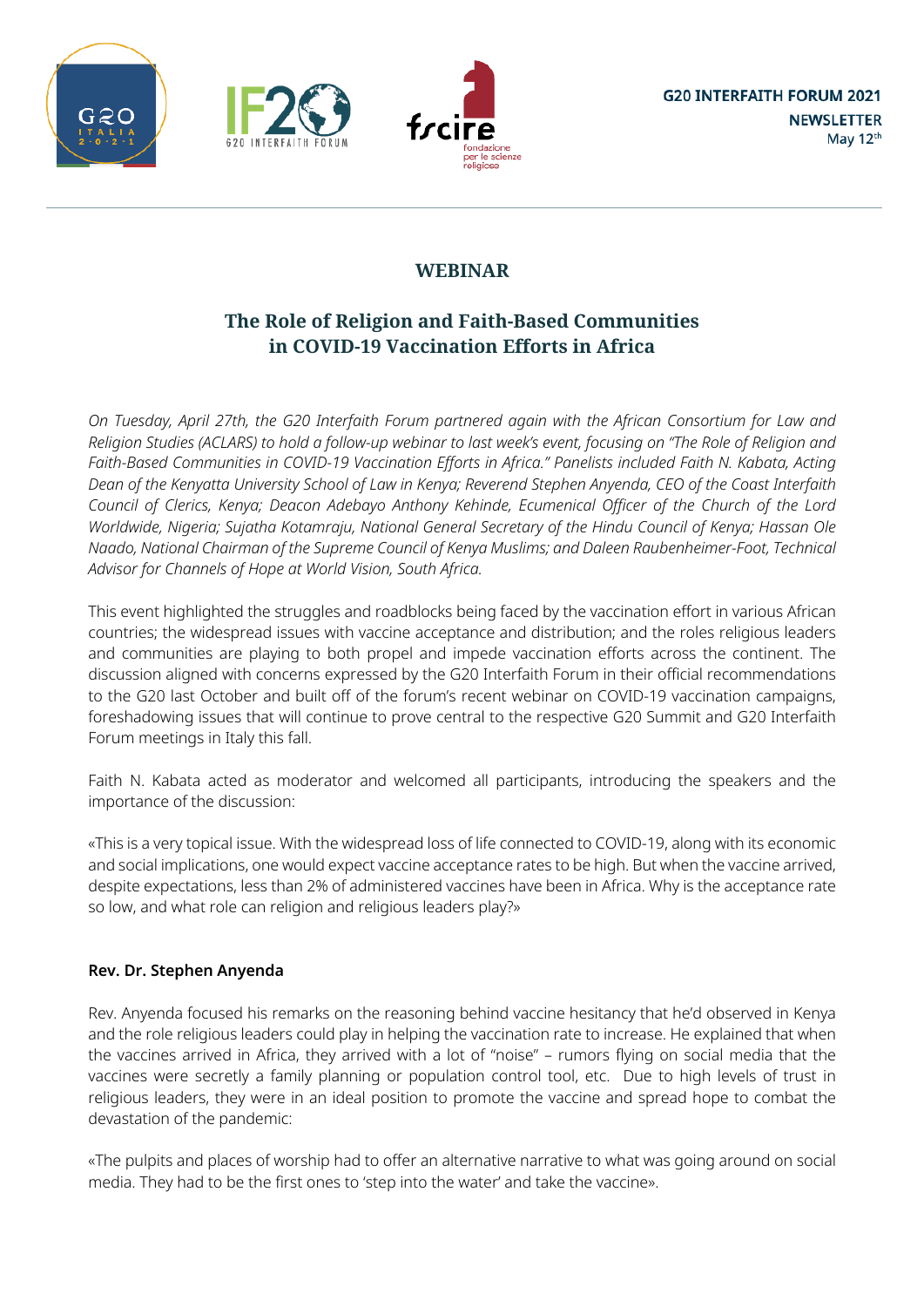





### **Deacon Adebayo Anthony Kehinde**

Deacon Kehinde reemphasized Rev. Anyenda's comments on people's trust in religious leaders, citing that over 98% of the Nigerian population claimed a religion, and therefore religious leaders have a huge influence, whether for good or bad. When Nigeria announced lockdown measures, some religious leaders opted to ignore them and continue with their religious services, and many in the general population followed suit, showing that they were more likely to listen to the words of religious leaders than to government leaders and political elites. He encouraged faith communities to use that influence and power for support:

«One of the major recommendations I'm making this afternoon is for faith communities to access accurate information about the vaccine, combat misinformation, and once well-informed, to lead the way through example».

### **Hassan Ole Naado**

Ole Naado explained that in addition to false rumors about the vaccines in general being circulated online, there was another issue: corporate competition between vaccine providers or brands, such as one vaccine being criticized over another and the spreading of dissent and distrust. As a member of the COVID-19 vaccine steering committee in Kenya, he observed that vaccine acceptance had been surprisingly low across the country, and that it did not pick up until a group of religious leaders were vaccinated on live television.

According to Ole Naado, Kenyans have a long tradition of not wanting to be strongly associated with the government. Therefore, it is essential to rebuild structures to include interfaith actors and religious leaders in order to increase trust:

«I appeal to religious leadership – and those who mean well for humanity – to continue to find ways to embed religious leaders into these efforts where governments cannot be completely effective».

## **Sujatha Kotamraju**

Kotamraju spoke about the virus of fear, stronger than any real virus, and how it is impeding vaccination efforts and dousing people's hope through rumors and societal friction. She recommended four actions:

- 1. Actively involve religious leaders in vaccine research and development to increase understanding.
- 2. Mobilize groups for vaccination through congregational platforms.
- 3. Engage the youth (as the forefront of social media and technological understanding) and partner with them in developing messages.
- 4. As religious leaders, promote unity and empathy to combat the stigmatization of certain groups.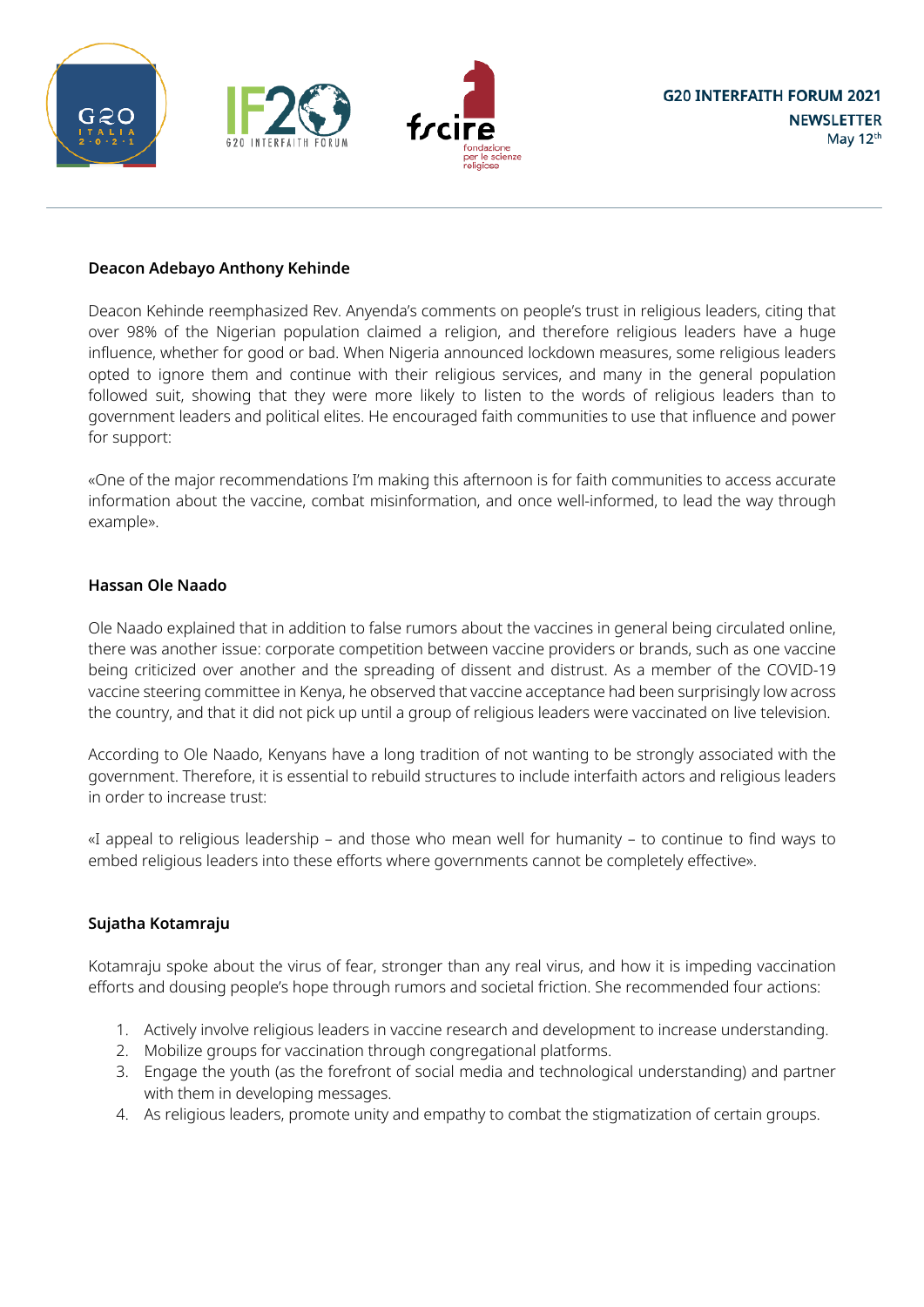





### **Daleen Raubenheimer-Foot**

Raubenheimer-Foot cited experiences and research from her time at World Vision to show patterns and correlations between public health campaign acceptance and religious leadership: Faith leaders have always been at the forefront of either acceptance or rejection, and doctrine/beliefs are very often used as arguments either for or against the vaccine. However, hesitancy is not just about religion; it is also intertwined with politics, social norms, and culture.

She explained that the majority of religious leaders do not receive theological training on scientific issues like vaccine research and development, so they don't feel theologically prepared to comment on the issues at hand. However, according to a study by the Joint Learning Initiative during Ebola, religious leaders can make a huge difference when they are informed.

As religious leaders are trusted to «speak the truth in love», Raubenheimer-Foot recommended that they increase their knowledge and understanding of their churches' respective doctrines on medicine to be more prepared in these situations. She also observed that religious leaders could act as government watchdogs of a sort, making sure that vaccines go through all requisite regulatory processes and that rollouts are following safe guidelines to protect the community.

«There's an African saying the 'If you want to go fast, you go alone. If you want to go far, you go together.' We need to go together on this. We need to analyze barriers, unite, build on existing relationships, and do no harm».

### **Conclusion**

After the Q&A session that covered a variety of topics (including responding to misinformation from religious leaders), the webinar concluded with an emphasis on two simple takeaways: (1) the need for increased understanding and interaction between religious leaders and the scientific community, and (2) the importance of leading by example by practicing what is preached regarding vaccines.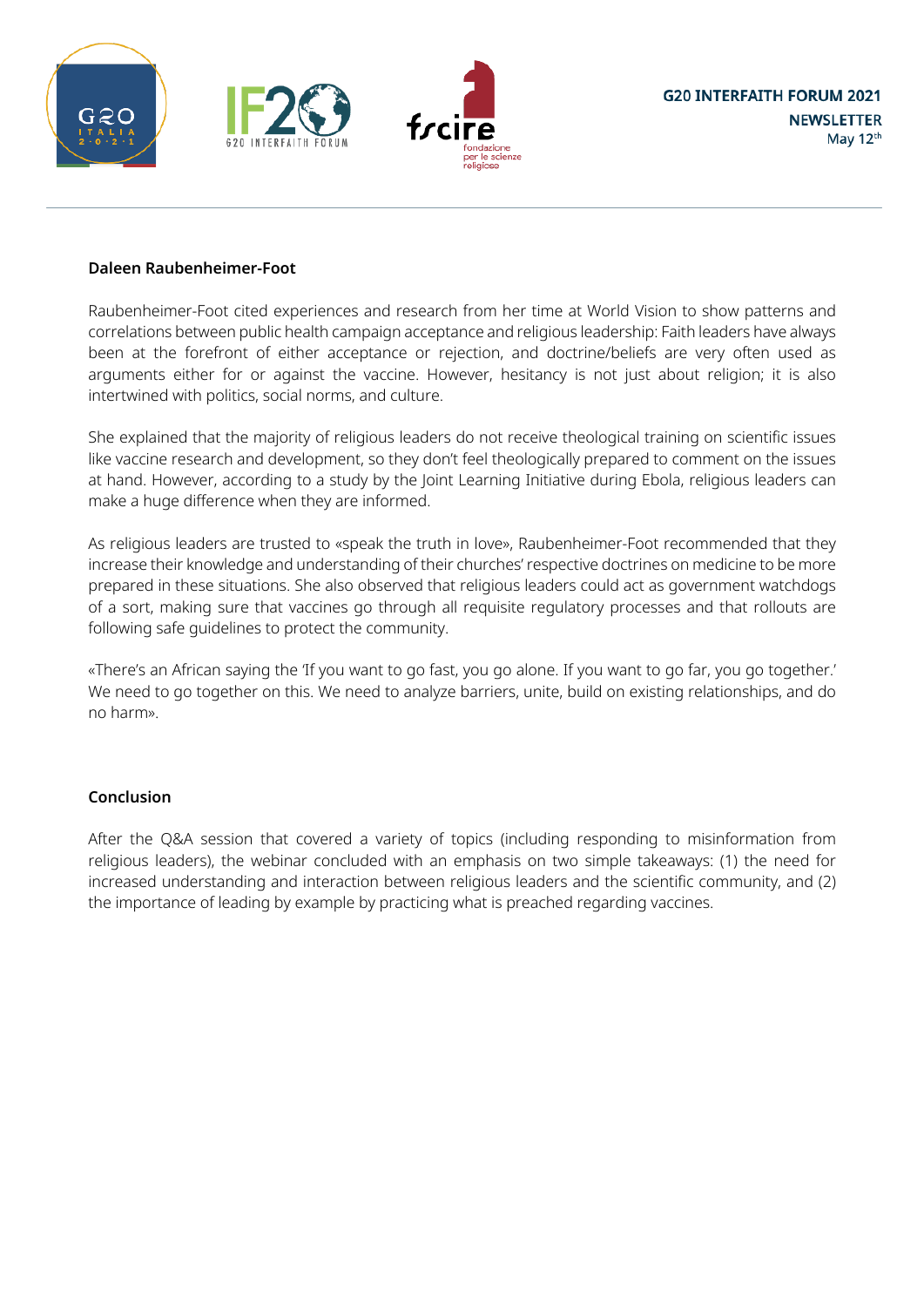





# **Ahead of the G20: (Re-)Building a Post-Covid Society pursuing the Sustainable Development Goals**

On Thursday, May 6th, the G20 Interfaith Forum (IF20), together with eleven partner organizations, held the first *installment of its "Ahead of the 2021 Italy G20 Summit" webinar series: "(Re-)Building a Post-Covid Society Pursuing the Sustainable Development Goals." Partner organizations included the Fondazione per le scienze religiose (FSCIRE); The Baha'i International Community; The European Evangelical Alliance; The European Platform Against Religious Intolerance and Discrimination; The Fondazione Bruno Kessler; The International* Center for Law and Religion Studies at Brigham Young University; The King Hamad Chair for Inter-Faith Dialogue *and Peaceful Co-existence at the Sapienza University of Rome; The Study Center and Magazine Confronti; The* Church of Jesus Christ of Latter-day Saints - European Union & International Affairs Office; The University of Siena; *and the World Faith Development Dialogue. Panelists included Prof. W. Cole Durham, G20 Interfaith Association President and Founding Director of the International Center for Law and Religion Studies at Brigham Young University; Prof. Katherine Marshall, G20 Interfaith Association Vice President and Executive Director of the World Faiths Development Dialogue; and Prof. Alberto Melloni, Secretary of the Fondazione per le scienze religiose* (FSCIRE), the G20 Interfaith Forum's Italian host. Prof. Marco Ventura of the Bruno Kessler Foundation and Dr. *Pasquale Annicchino at the European University Institute in Florence acted as moderators.*

The event focused on implementing the Sustainable Development Goals (SDGs) in concrete ways to build a better post-COVID world, drawing on the vision of the three G20 Interfaith Forum leaders and their interpretation of the essential roles that both faith and policy will play in pursuing measurable progress. Leading up to the G20 Summit and G20 Interfaith Forum meetings in Italy this fall, this webinar aimed to offer an overarching view of important focuses and necessary action related to religion and the G20 Italian Presidency's three areas of focus: People, Planet, and Prosperity.

Prof. Marco Ventura, who assisted in moderating the discussion, introduced the topic and asked each of the panelists to begin by outlining their vision for how to reach a more just, equitable, and healthy post-COVID society, in the context of the SDGs.

# **Prof. Katherine Marshall**

Marshall began her comments by outlining the history and underlying purpose of the Sustainable Development Goals that were unanimously approved by the UN General Assembly in 2015. They are sometimes referred to as the "global goals" or the "global agenda". Initially designed to bring discipline (and a focus on results) to the work being done by the UN, most of the 17 goals are pointed at a 2030 deadline. The goals weren't fully on track before the onset of the global pandemic, and they're even more behind now.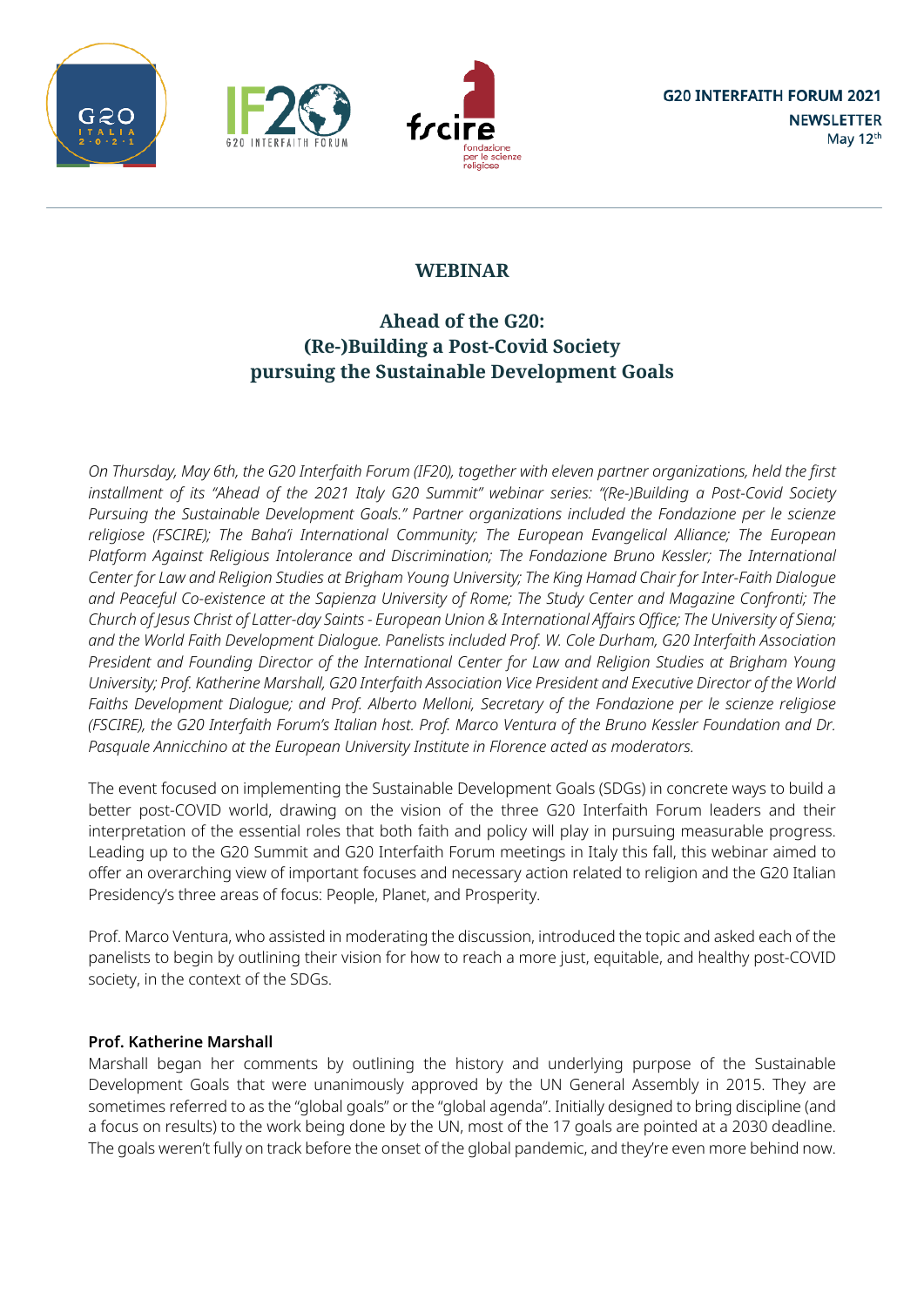





In terms of the G20 Interfaith Forum, Marshall outlined two main challenges to be addressed:

- 1. Though the SDGs are complex, with 17 goals and 169 targets, religion plays a role in each one. The IF20 needs to highlight the relevance and work of its extraordinary networks, which bring together the religions of the world.
- 2. «We talk about building back better, building back greener, building back fairer, and that is also a goal of the G20 Interfaith Forum—to utilize the SDGs to make this post-COVID world a more accountable, balanced one».

## **Prof. Alberto Melloni**

Melloni focused his comments on the increasing extremism fueled by COVID-19, and the upcoming Italy G20 Interfaith Forum's focus on a «fourth P» in addition to People, Planet and Prosperity: Peace.

«The pandemic has taught us that we are much more vulnerable and incapable of reaction than expected. Some people have used this as an opportunity to increase dialogue and unity, while others have used it as an opportunity to attack and ostracize others. The people in the 'gray zone' between those two extremes is where we need to focus. We need to help them see their future with less pessimism».

## **Prof. W. Cole Durham, Jr.**

Durham spoke of the vast untapped opportunities connected to more fully involving the broad religious sector in re-building efforts:

«Too often in the contemporary world, political leaders and policymakers tend to ignore religion. In terms of our need for relevant, pluralistic voices in the global agenda, religion is absolutely essential. There are areas where, despite the vast difference among religions, there is consensus. And figuring out how to speak on these is extremely important. It's hard to imagine the SDGs optimally achieved without involving religion».

## **Q&A: How does the IF20 fit into this G20 context?**

Prof. Melloni provided context to the first question of the webinar's Q&A session by outlining the G20 Interfaith Forum's current interactions with the Italian G20 Presidency, highlighting religion's ability to be simultaneously separate from and interconnected with all areas within the G20 structure, effectively connecting the people to the policymakers.

Prof. Durham explained the two primary levels that the IF20 operates on:

- 1. Recommending specific priorities to G20 leaders within established processes, providing an agile and fresh perspective in times of unexpected calamity or crisis;
- 2. Acting as a "network of networks", bringing together in high-level ways some of the key religious institutions on Earth—and providing tremendous value by forging those connections.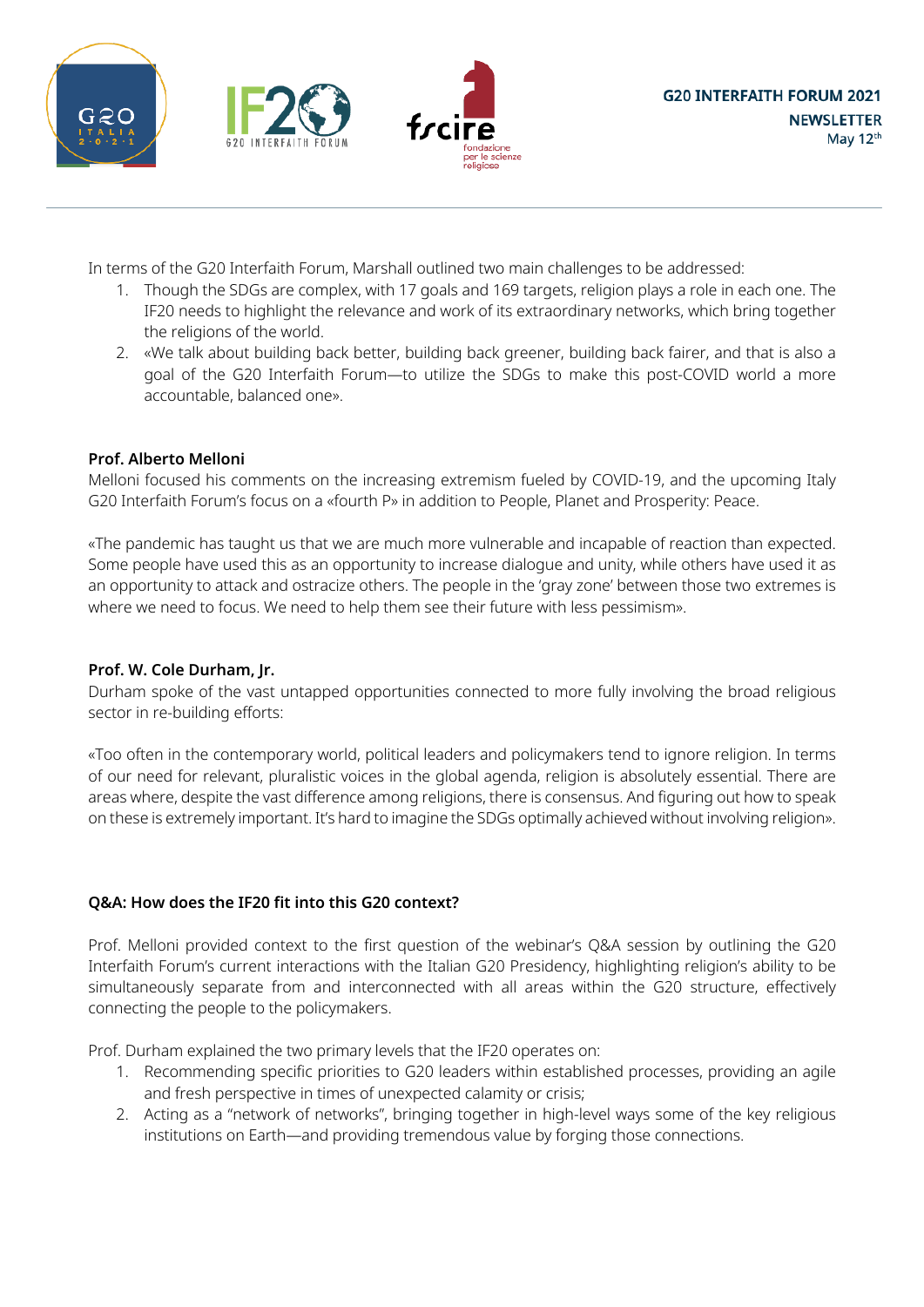





Prof. Marshall brought the conversation full-circle by referencing the specific contributions of religious leaders and communities in the current crisis: Promoting a global ethic that emphasizes caring for the forgotten and vulnerable, helping the G20 move beyond rhetoric to action, and playing an essential role in promoting public health, vaccine acceptance, etc.

### **Conclusion**

In conclusion, Prof. Ventura asked the panelists to offer final remarks on the issue, taking into account a changing world and a constantly evolving international outlook.

Prof. Durham spoke of the IF20's need to continue to find greater opportunities for outreach – through youth, online conversations, new institutional connections, etc.

«We're facing new challenges. We will continue to see civilizational differences. We need to take advantage of institutional pluralism and draw on this plurality to gain a much richer perspective as we craft solutions. And in all of these processes, religion can springboard our progress with a higher vision».

Prof. Marshall referenced the increased movement toward true diversity in the US over the past year, connecting that to the extraordinary diversity of religious communities and the roles they fill. In the context of the G20's «practical paradox» – increased agility and ability to act as a smaller group, but the disadvantage of excluding so many global voices – Marshall said she hopes the IF20 can continue to fill a role in making sure some of the important but often-neglected voices (like those from Africa, indigenous communities, and religious minorities) are heard and that the most vulnerable are never far from sight.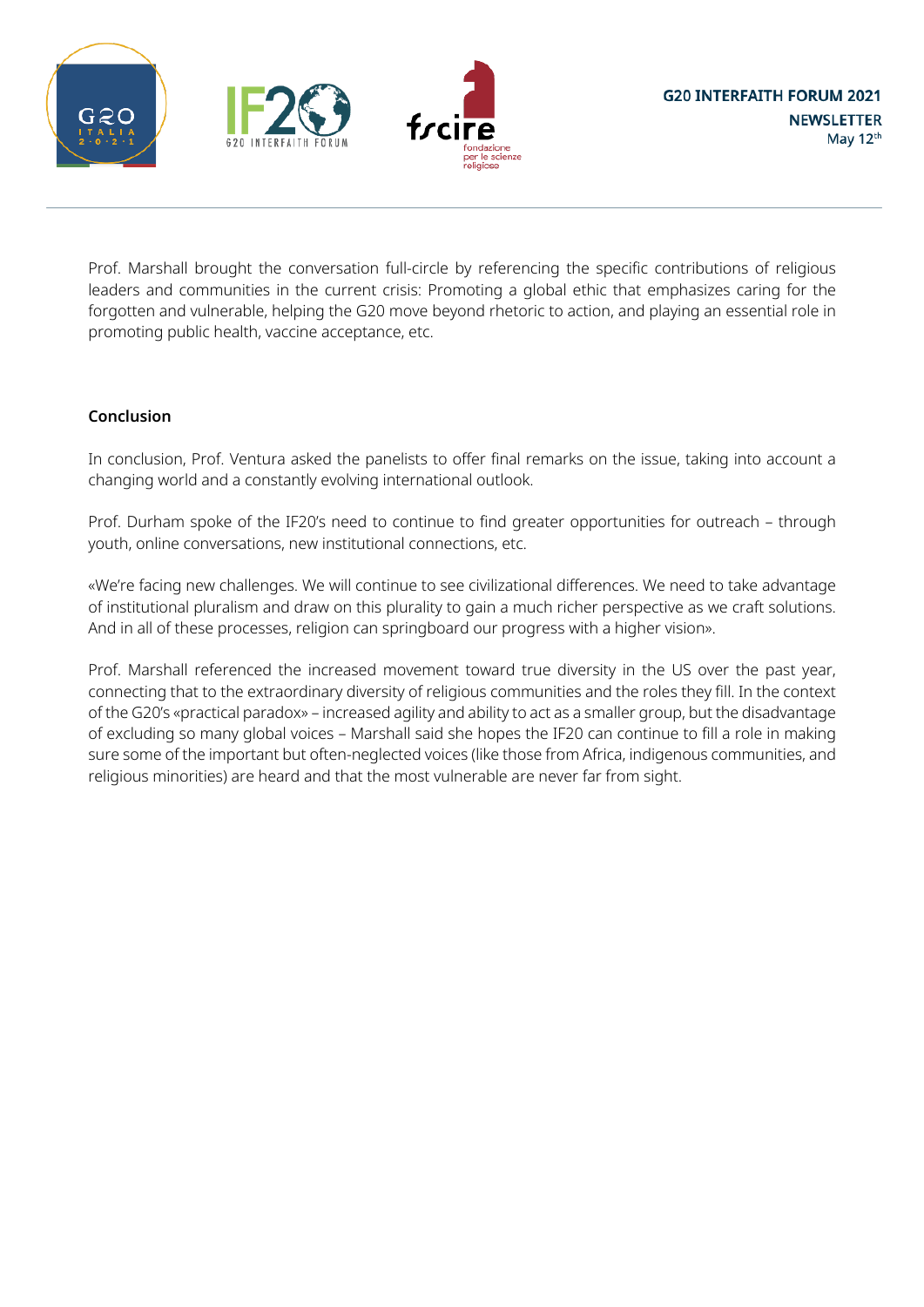





# **Artificial Intelligence: Challenges and Opportunities**

*On Wednesday, May 5th, the G20 Interfaith Forum's working group on Research and Innovation for Science, Technology and Infrastructure held their first webinar, "Artificial Intelligence: Challenges and Opportunities."* Panelists included Dr. Peter Asaro, Associate Professor in the School of Media Studies at the New School in New York City; Dr. Kanta Dihal, Senior Research Fellow at the Leverhulme Centre for the Future of Intelligence, *University of Cambridge; John Markoff, Journalist and Research Affiliate, Institute for Human-Centered Artificial* Intelligence, Stanford University; Dr. Selma Šabanović, Associate Professor, School of Informatics and Computing, *Indiana University; and Dr. Branka Marijan, Senior Researcher, Project Ploughshares.*

The event addressed important questions being raised surrounding advancements in Artificial Intelligence and robotics: How can a human-centered AI design be ensured? What are the main concerns that require ethical considerations and governance responses? What role is there for the developers of these technologies? How can we combine research and innovation in a globally competitive environment and construct an international dialogue and framework fostering human rights?

Both remarks from panelists and input from viewers are intended to be used in furthering the working group's preparation of policy recommendations for the G20 Summit leaders in Italy this fall.

Dr. Branka Marijan, who moderated the discussion, began by asking each panelist to outline what development around AI technology they were most excited about, in addition to their greatest concern.

# **Dr. Kanta Dihal**

Dihal, who focuses much of her research on the different ways Artificial Intelligence has been imagined and portrayed throughout history (and how those narratives affect AI), focused on the fact that AI-centered societies are typically portrayed as extremes: either utopian or dystopian.

However, based on recent surveys of the British public, Dihal said that some traditionally "utopian" scenarios are beginning to be viewed with some trepidation, signaling a misalignment between positive narratives and negative public response, particularly in regard to AI reaching and surpassing human social interaction skill levels.

# **Dr. Selma Šabanović**

Šabanović expressed excitement over the potential AI offers in the public health sector, particularly in serving the elderly, but focused her comments on one main concern: The lack of diversity and inclusion in the design of these machines. With the majority of AI designers, ideators, and developers coming from W.E.I.R.D. (Western, Educated, Industrialized, Rich, and Democratic) backgrounds, she believes that care needs to be taken to incorporate a more balanced value set to benefit all humanity: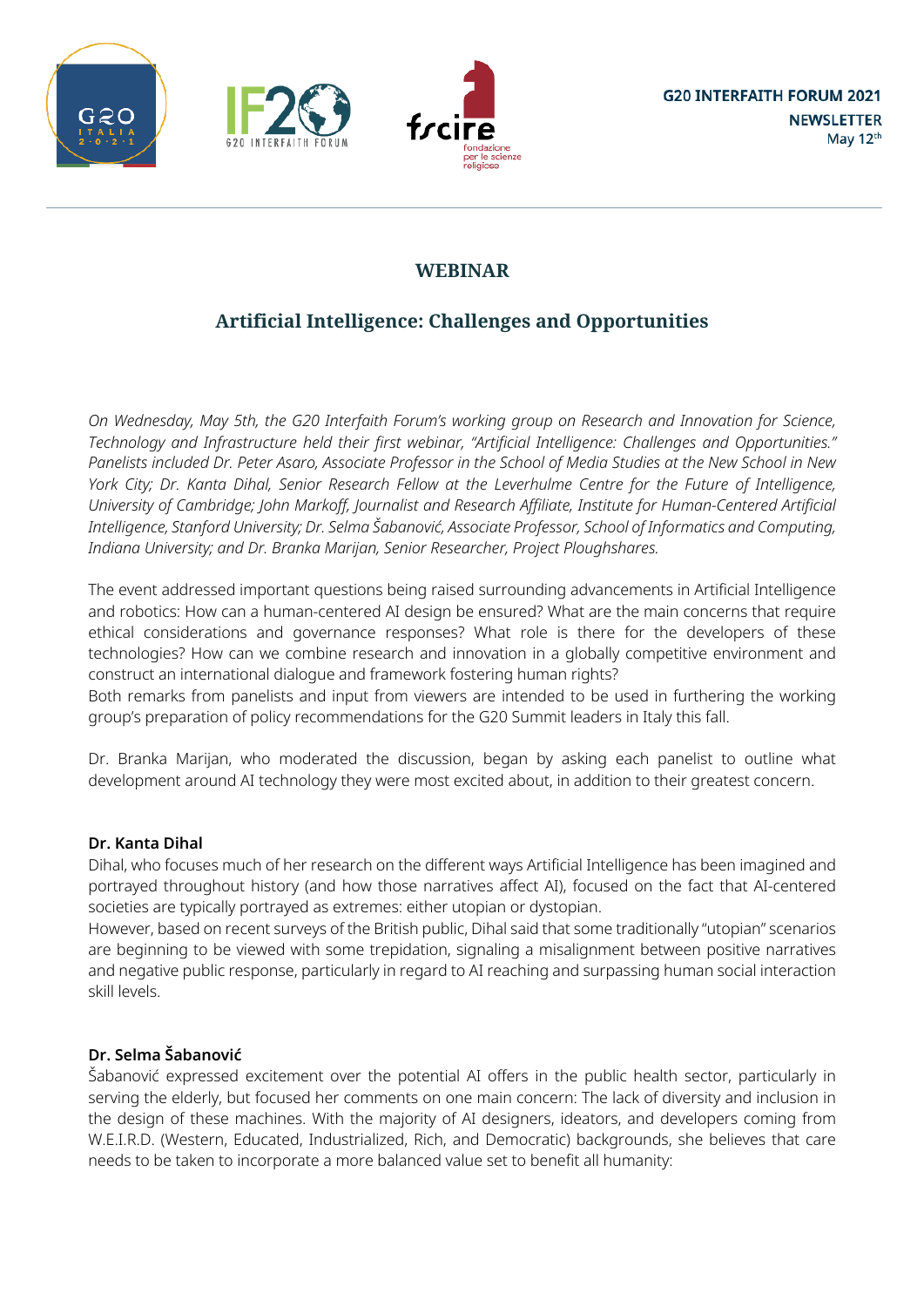





«What I'd like to call for is efforts to integrate a more complex understanding of social issues and realities into the design of these machines, and to create a more participatory framework for how we invest in and develop these technologies.

### **John Markoff**

Markoff said the heart of AI development – and by extension, the concerns around AI – is a debate between two philosophies: Whether to replace the human mind or simply extend it.

With language models becoming more and more advanced, and conversational AI's entering the market, Markoff said he found it a hopeful sign that so many ethics classes and discussions are popping up around the topic, because he sees the challenges posed by deception to be a large issue.

### **Dr. Peter Asaro**

Asaro made the point that AI, as a «technological mirror of how we think of ourselves», is simultaneously a philosophical theory about emotion/interaction and a practical tool, resulting sometimes in unexpected outcomes.

«The institutions and individuals who have the power to shape these systems will have their interests advanced, and those without that power will be left out – whether we're talking about social manipulation, technological unemployment, mass deception, biometric technologies collecting mass amounts of private data, etc.».

He referred to how AI is already changing the world at large, and the questions it is raising regarding its «decision-making» capabilities: Should autonomous weapons systems be able to make life-and-death decisions? Should AI be able to decide whether you'll get a loan or a job? «Let's not make the mistake of thinking that these machines understand things that they don't understand. They aren't moral or legal agents».

### **Q&A—Regulation**

The first issue brought to the panelists regarded the EU's new privacy regulation plans, and government regulation of AI in general:

«The prohibition against deception is, in my opinion, one of the most important issues we need to deal with going forward. We have a tendency to anthropomorphize almost anything we interact with, and therefore we often trust too easily», John Markoff.

«These processes aren't in the hand of democratic governments – they're in the hand of corporations – so giving people a voice is going to be hard to achieve», Dr. Kanta Dihal.

«Big Tech has been able to keep private control over the data they're collecting and the algorithms they're using, and it's transforming our society in ways we have yet to completely understand. We need a new sort of social contract to address these issues, particularly for democratic societies. The old versions of anti-trust laws aren't sufficient to address the phenomenon we have with these companies that are shaping our attitudes, the redistribution of wealth, etc.», Dr. Peter Asaro.